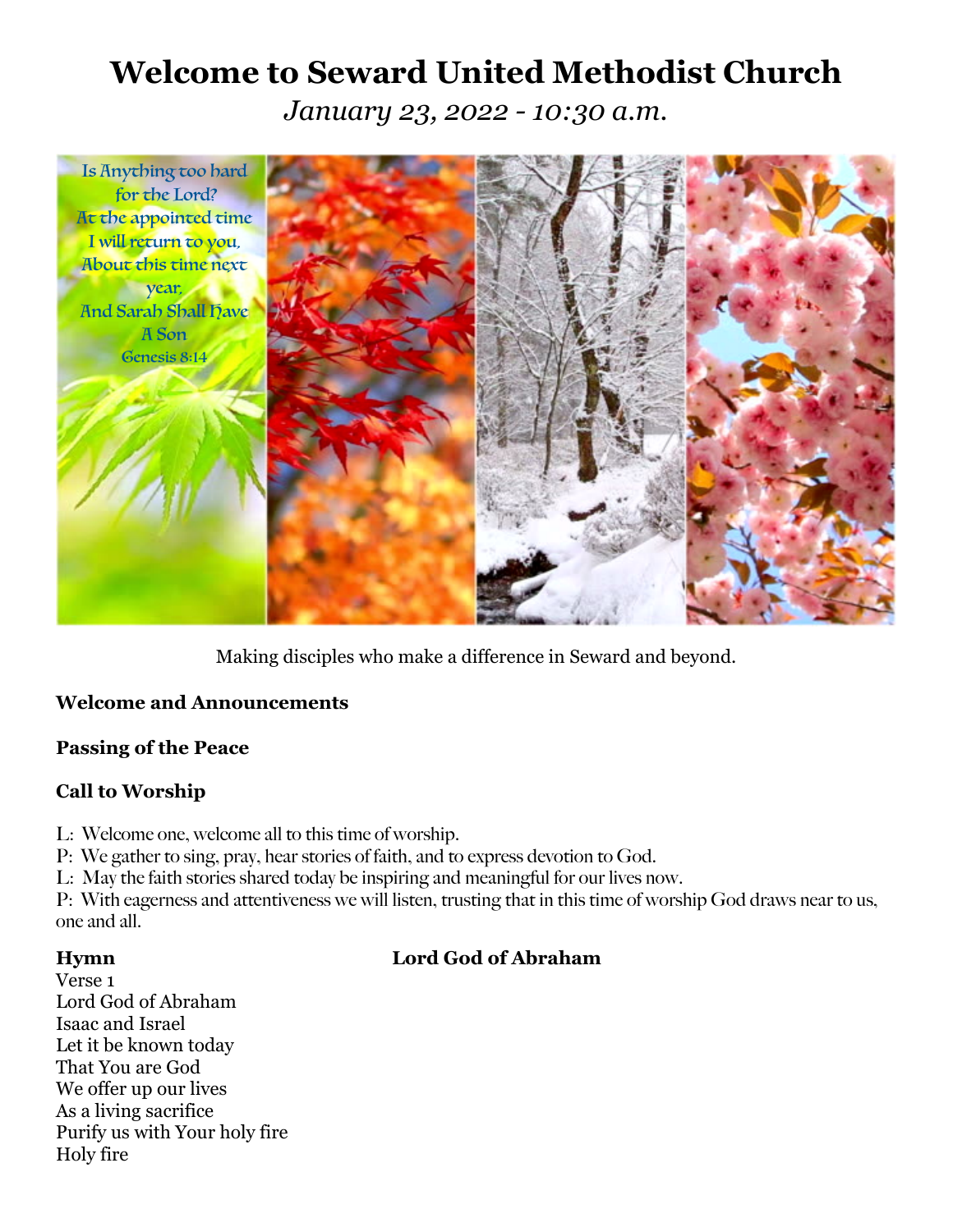Chorus Verse 2 You are the Holy One **Lord God of Abraham** Highly exalted One Isaac and Israel We've come to worship at Let it be known today Your holy hill That You are God Highly exalted One Be exalted in our praise And we surrender to Let it be known today Your sov'reign will That You are God O Lord God (of Abraham) You are God

CCLI Song # 4488644<br>Steve Merkel | Wes Tuttle<br>© 2005 Integrity's Hosanna! Music (Admin. by Integrity Music)<br>For use solely with the SongSelect® Terms of Use. All rights reserved. <u>[www.ccli.com](http://www.ccli.com/)</u><br>CCLI License # 944110

## **Common Prayer**

Holy One, remind us of the joy of faith. Help us to remember that though you are with us in times of difficulty and tears, you are equally with us in times of delight and laughter. Help us to be open to the seemingly impossible becoming possible. In Christ's name. Amen.

### **Children's Time Rev. Dr. Mary Kay Totty**

### **Scripture Lesson: Genesis 18:1-15**

God appeared to Abraham by the oaks of Mamre, as he sat at the entrance of his tent in the heat of the day. <sup>2</sup> He looked up and saw three men standing near him. When he saw them, he ran from the tent entrance to meet them, and bowed down to the ground. <sup>3</sup> He said, "My lord, if I find favor with you, do not pass by your servant. <sup>4</sup> Let a little water be brought, and wash your feet, and rest yourselves under the tree. <sup>5</sup> Let me bring a little bread, that you may refresh yourselves, and after that you may pass on —since you have come to your servant." So they said, "Do as you have said." 6And Abraham hastened into the tent to Sarah, and said, "Make ready quickly three measures of choice flour, knead it, and make cakes." 7Abraham ran to the herd, and took a calf, tender and good, and gave it to the servant, who hastened to prepare it. <sup>8</sup> Then he took curds and milk and the calf that he had prepared, and set it before them; and he stood by them under the tree while they ate.

<sup>9</sup> They said to him, "Where is your wife Sarah?" And he said, "There, in the tent." <sup>10</sup> Then one said, "I will surely return to you in due season, and your wife Sarah shall have a son." And Sarah was listening at the tent entrance behind him. <sup>11</sup> Now Abraham and Sarah were old, advanced in age; it had ceased to be with Sarah after the manner of women. <sup>12</sup> So Sarah laughed to herself, saying, "After I have grown old, and my husband is old, shall I have pleasure?" <sup>13</sup> The Lord said to Abraham, "Why did Sarah laugh, and say, 'Shall I indeed bear a child, now that I am old?' <sup>14</sup> Is anything too wonderful for God? At the set time I will return to you, in due season, and Sarah shall have a son." <sup>15</sup> But Sarah denied, saying, "I did not laugh"; for she was afraid. He said, "Oh yes, you did laugh."

### **Hymn** God, Whose Love is Reigning o'er Us UMH 100, v. 1, 3, 5

1. God, whose love is reigning o'er us, source of all, the ending true; hear the universal chorus raised in joyful praise to you: Alleluia, Alleluia, worship ancient, worship new.

3. Holy God of ancient glory,

You are the Holy One  $\blacksquare$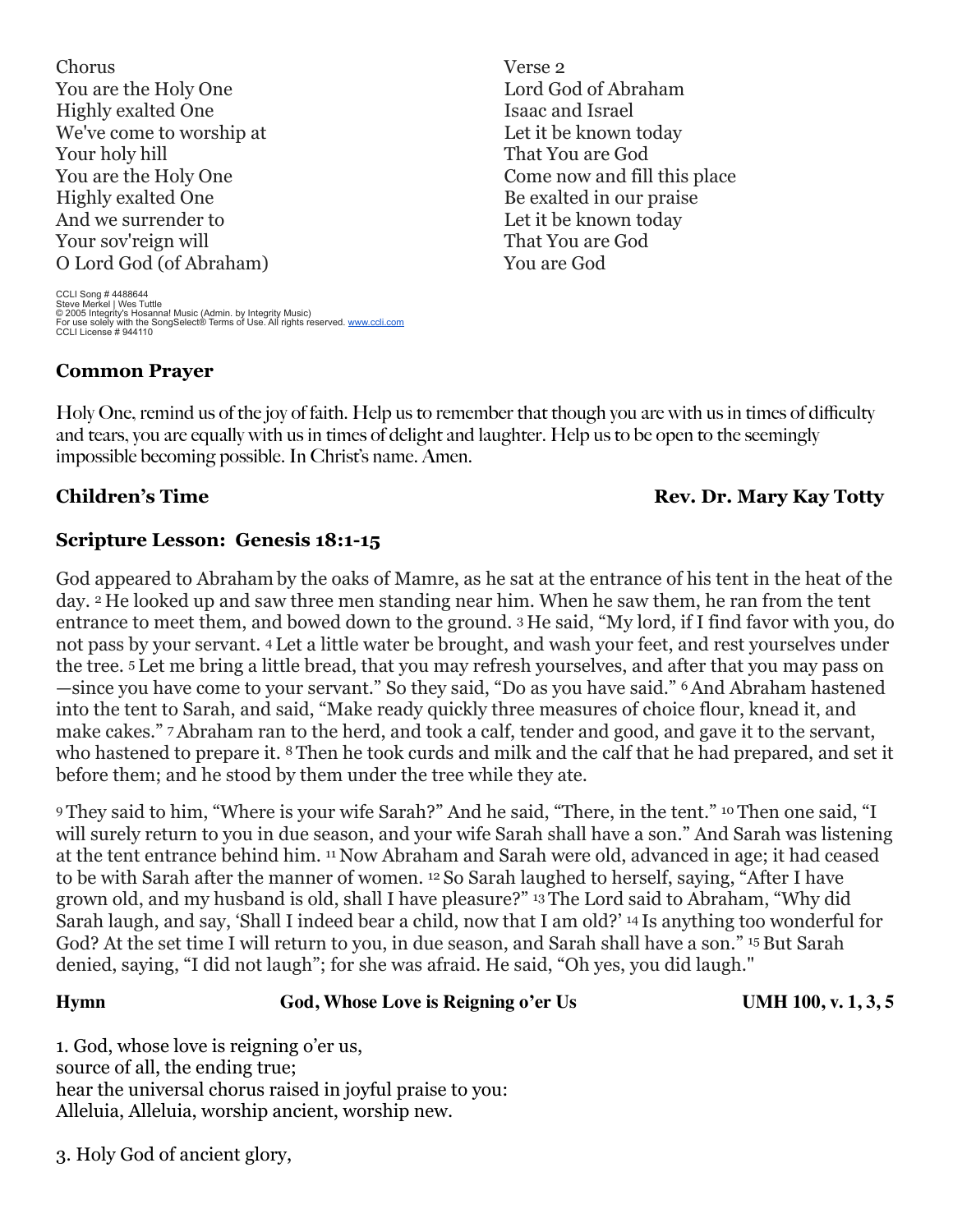choosing man and woman, too; Abr'am's faith and Sarah's story formed a people bound to you: Alleluia, Alleluia, to your covenant keep us true.

5. Lift we then our human voices in the songs that faith would bring; live we then in human choices lives that, like our music, sing: Alleluia, Alleluia, joined in love our praises ring!

## The Prayers of the People *Please share your joys or concerns at the microphone or in the comments on Facebook or by texting us at 402-810-8900.*

**Sermon Sarah's Laughter Dr. Rev. Mary Kay Totty** 

**Prayer Hymn God Is Here Today TFWS 2049** 

God is here today, as certain as the air I breathe, as certain as the morning sun that rises, as certain when I sing you'll hear my song.

> Sharing of Joys & Concerns Pastoral Prayer The Lord's Prayer

## **Offertory** Megan Forbes

## **Doxology Praise God, from Whom All Blessings Flow UMH 94**

Praise God, from whom all blessings flow; praise God, all creatures here below; Alleluia! Alleluia! Praise God, the source of all our gifts! Praise Jesus Christ, whose power up lifts! Praise the Holy Spirit, Holy Spirit! Alleluia! Alleluia! Alleluia!

## **Prayer of Dedication**

Holy God, you long for us all to flourish and when we have been blessed, you ask that we would in turn be a blessing. We present these offerings for the work of this congregation and for the building up of your kingdom. Amen.

**Hymn Build My Life**

Verse 1 Worthy of ev'ry song we could ever sing Worthy of all the praise we could ever bring Worthy of ev'ry breath we could ever breathe We live for You